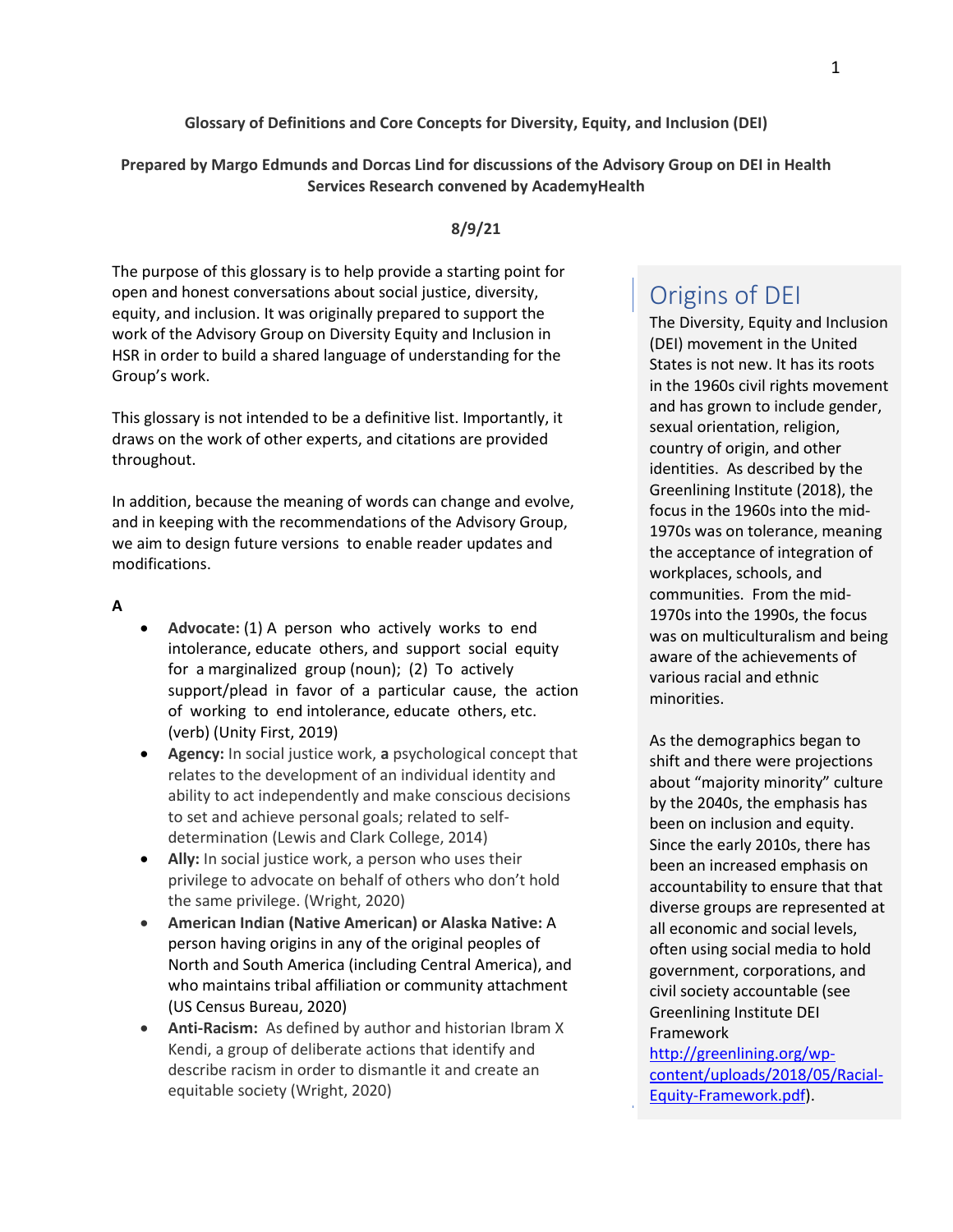- **Anti-Racist:** A set of beliefs and actions that oppose racism and promote the inclusion and equality of Black and brown people in society (Wright, 2020)
- **Asian:** A person having origins in any of the original peoples of the Far East, Southeast Asia, or the Indian subcontinent including, for example, Cambodia, China, India, Japan, Korea, Malaysia, Pakistan, the Philippine Islands, Thailand, and Vietnam (US Census Bureau, 2020)

## **B**

- **Bias**: An inclination of preference, especially one that interferes with impartial judgment (Wright, 2020)
- **Bigotry:** Prejudice carried to the extreme of overt hatred, often carried to the point of violence (Wright, 2020)
- **BIPoC (Black, Indigenous, People of Color);** An umbrella term for non-white people, especially as they face racism and discrimination in a white-dominant culture (Wright, 2020)
- **Black or African American:** A person having origins in any of the Black racial groups of Africa (US Census Bureau, 2020)

# **C**

- **Caste:** An artificial hierarchy that helps determine standing and respect, assumptions of beauty and competence, and even who gets the benefit of the doubt and access to resources (Wright, 2020); (Also see Isabel Wilkerson, *Caste: The Origins of our Discontents*, Random House, 2020)
- **Centering:** Making the center of attention; centering marginalized people means putting them at the center of attention rather than at the margins, where they are not visible. (Griffith, 2018)
- **Change agent:** A person inside or outside an organization or system that helps to transform how it operates (NIH, Communities Blog, 2019)
- **Cisgender:** Someone whose gender identity matches the sex they were assigned at birth (Wright, 2020)
- **Classism:** Any attitude or institutional practice which subordinates people due to income, occupation, education and/or their economic condition (Unity First, 2019)
- **Code-switching:** Adjusting one's speech, appearance, behavior, and expression in ways that will optimize the comfort of others in exchange for fair treatment, quality, service, employment opportunities, and other benefits (McClune et al., 2019)
- **Colonization:** The action or process of settling among and establishing control over the indigenous people of an area. The action of appropriating a place or domain for one's own use (Unity First, 2019)
- **Colorblind:** The belief that everyone should be treated "equally" without respect to societal, economic, historical, racial or other difference. This has the effect of allowing people to ignore persistent discrimination and makes people of color feel unseen and marginalized. (Wingfield, 2015)
- **Colorism:** Skin-color bias, explicit or implicit, in favor of lighter skin color; coined by Alice Walker (D. Knight, What's Colorism? Learning for Justice 2015)
- **Critical Race Theory:** A theoretical framework that examines the role of racism on social and economic status; coined by Kimberly Crenshaw in late 1980s (Hardeman & Karbeah, 2020)
- **Cultural Appropriation:** The non-consensual/misappropriated use of cultural elements for commodification or profit purposes – including symbols, art, language, customs, etc. — often without understanding, acknowledgment, or respect for its value in the original culture (UW 2021)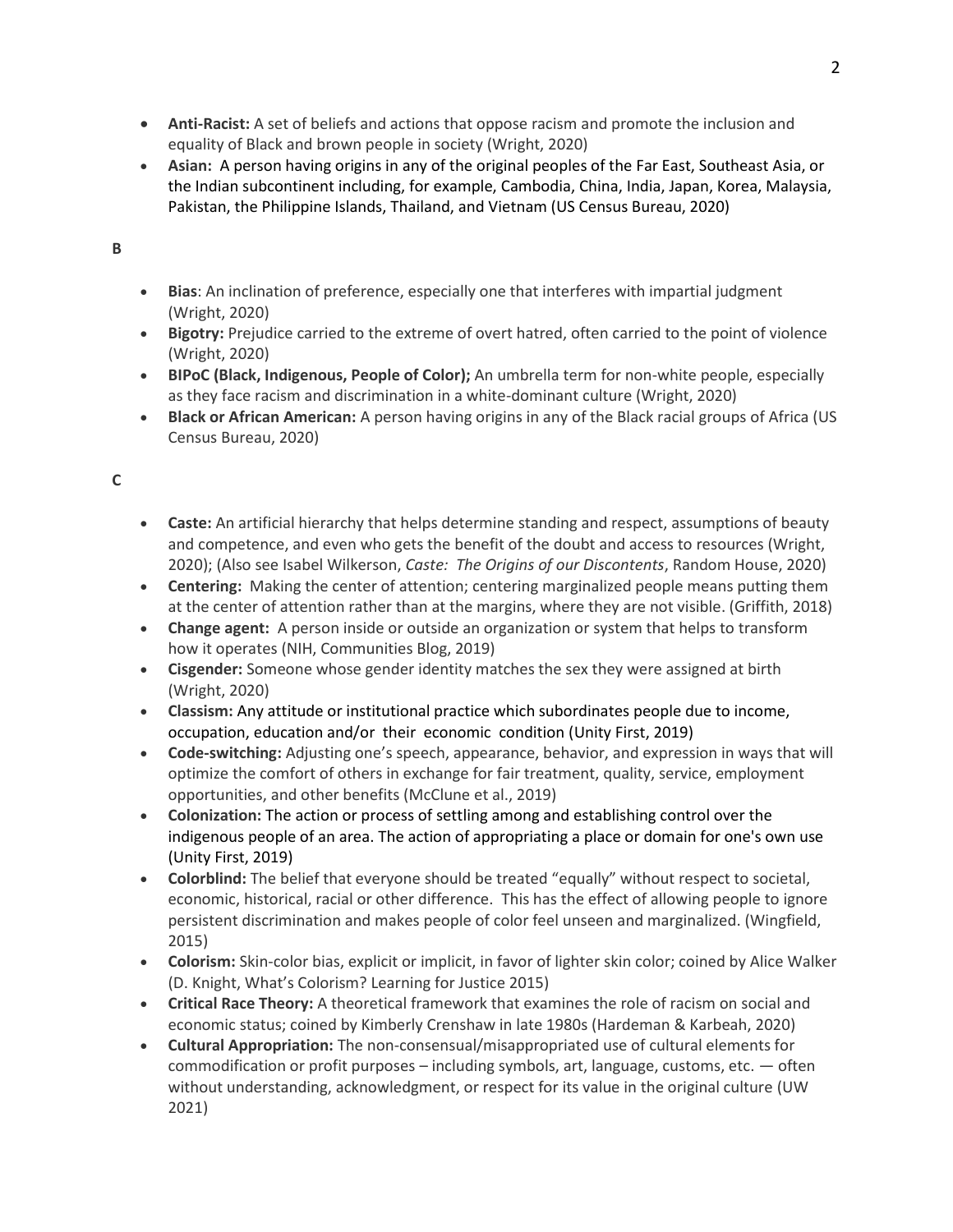- **Decenter whiteness:** The default power structure in the US has white people and beliefs in its center; decentering whiteness puts other people at the center of power and attention. (Crenshaw, 1991)
- **Decolonize**: The active and intentional process of unlearning values, beliefs, and conceptions that have caused physical, emotional, or mental harm to people through colonization. It requires a recognition of systems of oppression. (UW 2021)
- **Disability:** Physical or mental impairment that affects a person's ability to carry out normal dayto-day activities (UW 2021)
- **Disparities (see health disparities)**
- **Diversity:** Socially, it refers to the wide range of identities. A broad view includes race, ethnicity, gender, age, national origin, religion, disability, sexual orientation, socioeconomic status, education, marital status, language, veteran status, physical appearance, etc. It also involves different ideas, perspectives, and values. (UW 2021)
- **Discrimination:** The unequal treatment of members of various groups, based on conscious or unconscious prejudice, which favor one group over others on differences of race, gender, economic class, sexual orientation, physical ability, religion, language, age, national identity, religion, and other categories (UW 2021)

**E**

- **Emancipation:** A process of making the white racial frame visible so it can be analyzed and counter-framed from the perspectives of Critical Race Theory and racial equity (Hardeman & Karbeah, 2020)
- **Emotional tax:** The unseen mental and emotional work that people from marginalized backgrounds have to do every day to feel included, respected, and safe (Unity First, 2019)
- **Equity:** The fair treatment, access, opportunity, and advancement for all people, while at the same time striving to identify and eliminate barriers that have prevented the full participation of some groups. The principle of equity acknowledges that there are historically underserved and underrepresented populations and that fairness regarding these unbalanced conditions is needed to assist in the provision of adequate opportunities to all groups. (UW 2021)
- **Ethnicity:** Refers to shared cultural practices, perspectives, and distinctions that set apart one group of people from another. The most common characteristics distinguishing various ethnic groups are culture, religion, language, country of origin, and heritage. (Wright, 2020)

**F**

• **Folx:** A gender-neutral variation on the word "folks" that refers to a group of people (Dictionary.com)

**G**

• **Gender identity:** Distinct from the term "sexual orientation," refers to a person's internal sense of being male, female, or something else. Since gender identity is internal, one's gender identity is not necessarily visible to others. (UW 2021)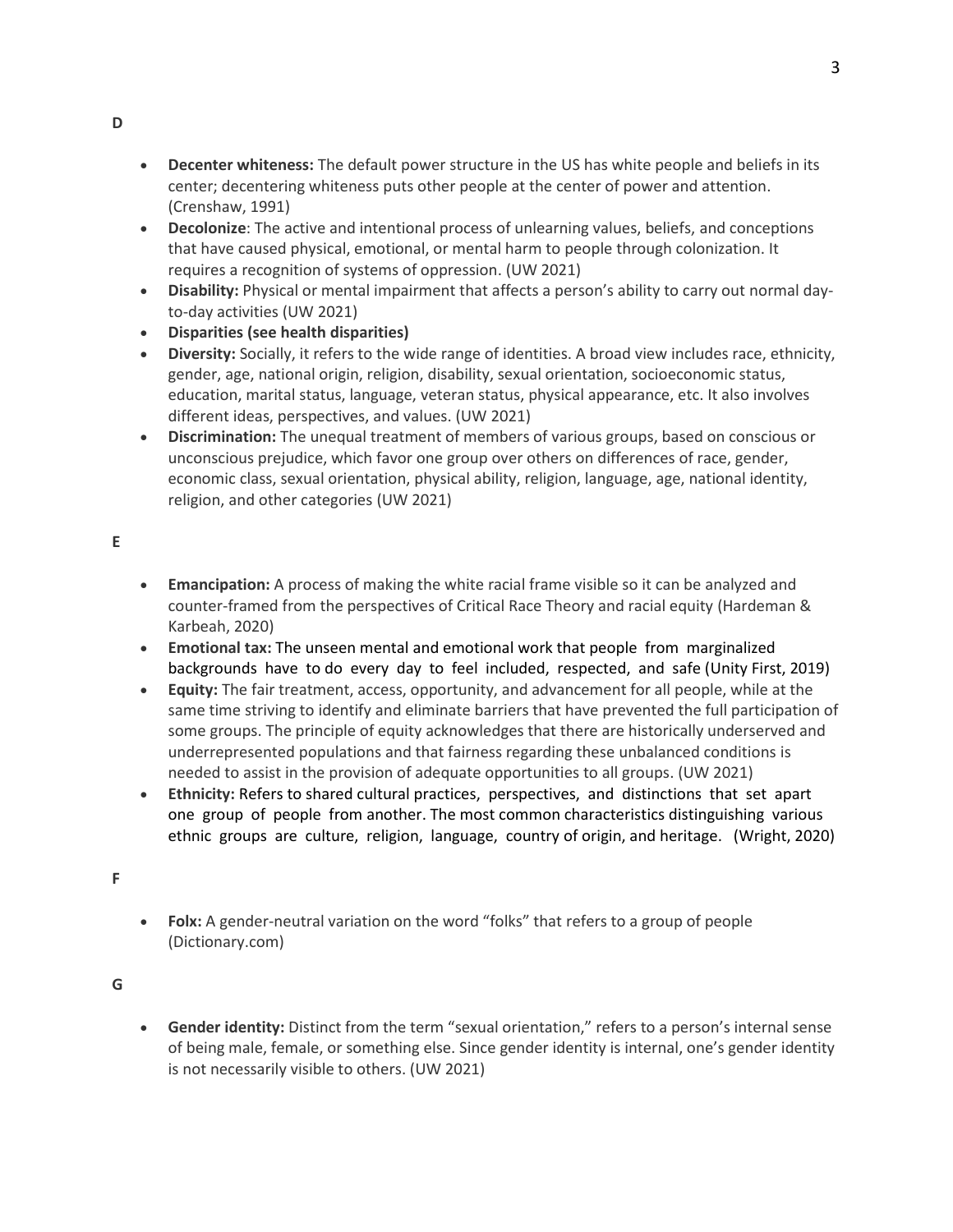- **Gender non-conforming:** An individual whose gender expression is different from societal expectations related to gender. (UW 2021)
- **H**
- **Harassment:** The use of comments or actions that can be offensive, embarrassing, humiliating, demeaning, and unwelcome. (UW 2021)
- **Health disparities:** A particular kind of health difference that is closely linked with social, economic, and environmental disadvantage. Health disparities adversely affect group of people who have systematically experienced greater obstacles to health based on their racial or ethnic group or other characteristics historically linked to discrimination or exclusion. (Healthy People 2020).
- **Health equity:** "Everyone has a fair and just opportunity to be as healthy as possible. This requires removing obstacles to health such as poverty, discrimination, and their consequences, including powerlessness and lack of access to good jobs with fair pay, quality education and housing, safe environments, and health care." (RWJF, 2017)
- **Hispanic or Latino:** An ethnic category commonly used interchangeably; Hispanic references Spanish speaking ancestry while Latino/a/x indicates Latin American origin. When used individually, these specifications exclude Brazilians and Haitians, and Spaniards, respectively. There is no clear preference for one term over the other, though nation of origin (Mexican, Puerto Rican, Guatemalan, etc.) is known to be a particularly salient identity. Hispanics and Latinos can belong to any race, as it is not its own racial category (Pew, 2020).
- **Hispanic-Serving Institutions** (HSIs): A degree-granting, public or private nonprofit institution of higher learning with an undergraduate enrollment that is 25% or more Hispanic (Hispanic Association of Colleges and Universities, 2020).
- **Historically Black Colleges and Universities (HBCUs):** Any college or university that was established before 1964 with the mission of educating Black Americans (as defined by the Higher Education Act of 1965). (The Hundred Seven, 2018).
- **I**
- **Implicit bias:** Negative associations expressed automatically that people unknowingly hold and that affect our understanding, actions, and decisions; also known as unconscious or hidden bias (UW 2021)
- **Inclusion:** Providing equal opportunity to all people to fully engage themselves in creating an environment and a cultural attitude whereby everyone and every group feels accepted, has value, and is supported by a foundation based on trust and mutual respect (Wright, 2020).
- **Indian Country:** A statutory term referring to land that is located within the internal boundaries of an Indian reservation that is under the jurisdiction of the United States government. Defined in 18 U.S.C. § 1151 and 40 C.F.R. § 171.3 (Cornell Law School, no date).
- **Indigenous peoples:** People who inherit and practice unique cultures, languages, and ways of relating to people and the environment that are distinct from the dominant societies in which they live (United Nations, 2020)
- **Institutional racism:** The ways in which institutional policies and practices create different outcomes and opportunities for different groups based on racial discrimination (UW 2021)
- **Internalized racism:** Private racial beliefs held by and within individuals as beliefs, biases, and prejudices. For people of color, it can involve believing in negative messages about oneself or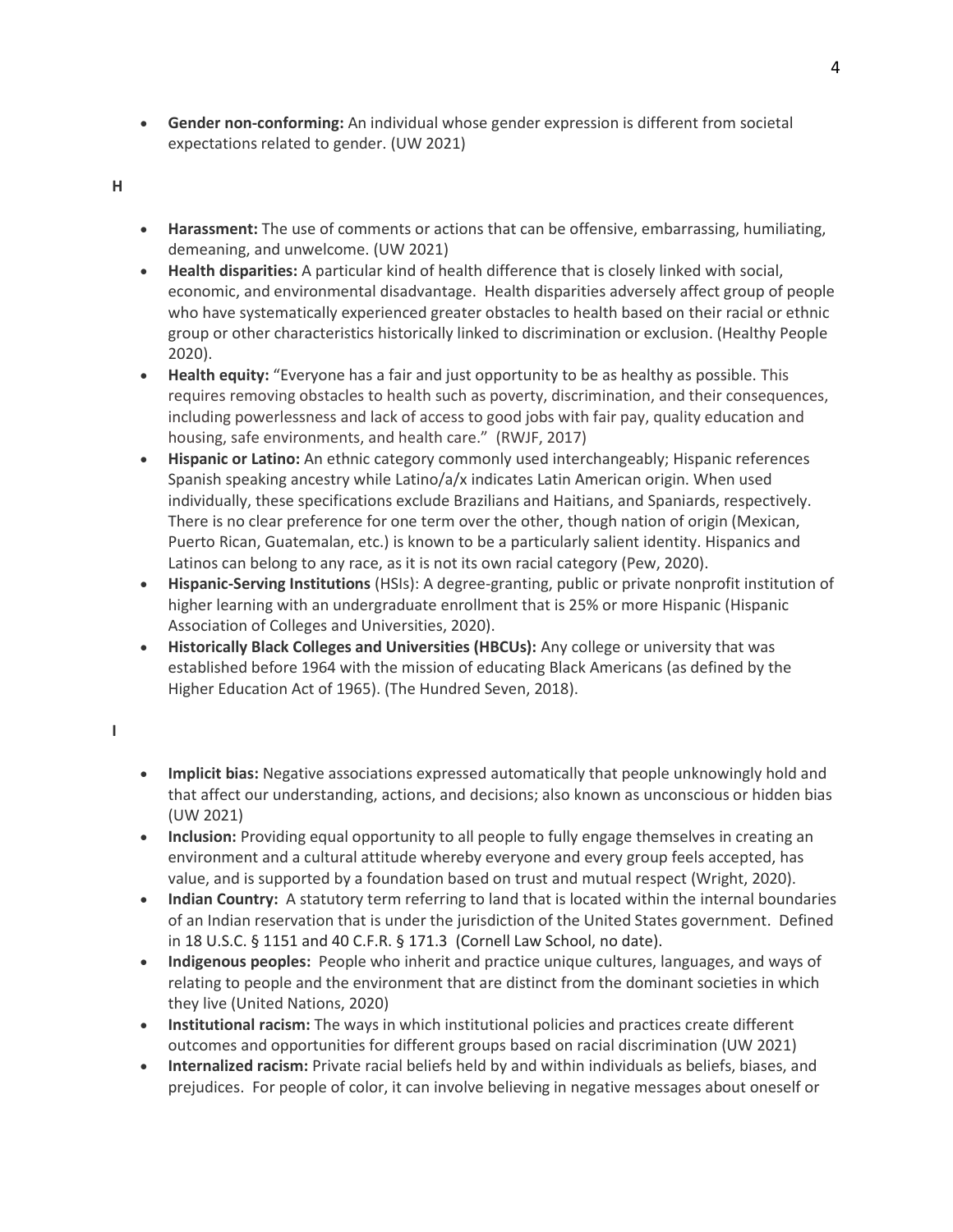one's racial group as a direct result of systemic racism experienced on an individual level (AECF, 2020; Bivens 2020)

- **Interrogate:** In the context of Critical Race Theory, a process that examines policies and practices that are taken for granted by prioritizing the voices of participants and respecting the multiple roles held by scholars of color (Chapman, 2007; Hardeman & Karbeah, 2020)
- **Intersectionality:** Frameworks and strategies that address a vision of racial justice that embraces the intersections of race, gender, class, and the array of barriers that disempower those who are marginalized in society; coined by Kimberle Crenshaw (African American Policy Forum, no date).
- **"Isms":** A way of describing any attitude, action or institutional structure that subordinates (oppresses) a person or group because of their target group. For example, color (racism), gender (sexism), economic status (classism), older age (ageism), religion (e.g., anti-Semitism), sexual orientation (heterosexism), language/immigrant status (xenophobism), etc. (UW 2021)

## **J**

• **Jim Crow laws.** State and local statutes in the US enacted after the Civil War to legalize segregation. Named for the character "Jim Crow" in minstrel routines in the 1830s where a white actor performed in Blackface (History.com, 2021).

## **L**

- **Latinx:** A gender-neutral alternative to Latino/a. An intentional deviation from the gendered Spanish language to either assert individual identity preferences or signal inclusiveness. \*Not fully integrated beyond academic usage. (see Pew, 2020)
- **LGBTQIA:** An inclusive term for those who identify as lesbian, gay, bisexual, transgender, queer, intersex, and asexual. (UW 2021)

#### **M**

- **Marginalization:** A view or process that keeps people who lack power outside of the power center, at the margins (based on Crenshaw, 1991).
- **Microaggression:** The verbal, nonverbal, and environmental slights, snubs, insults, or belittlement, whether intentional or unintentional, which communicate hostile, derogatory, or negative messages to target persons based solely upon discriminatory belief systems (UW 2021)
- **Middle Eastern Northern African (MENA).** Originating from the countries of the Middle East and Northern Africa. Usually applied to describe the geographic region for purposes of trade and commerce, which can be traced back to colonialism. The US Office of Management and Budget, which sets the racial categories used for the Census and other purposes, considers people from MENA to be white (Pew Stateline, 2014). This is outdated and dislocating for people whose origins are in those regions and is inconsistent with their identities since it only applies in the US.
- **Misgendering:** When someone incorrectly identifies a person, such as a transgender person, by using the wrong label (such as Mr. or Ms.) or pronoun (such as she, he, or they). (Unity First, 2019)
- **Misogyny:** Extreme form of sexism; hatred or extreme discrimination against women (Blackburn Center, 2020)
- **Misogynoir:** Racist, anti-Black misogyny experienced by Black women (Blackburn Center, 2020).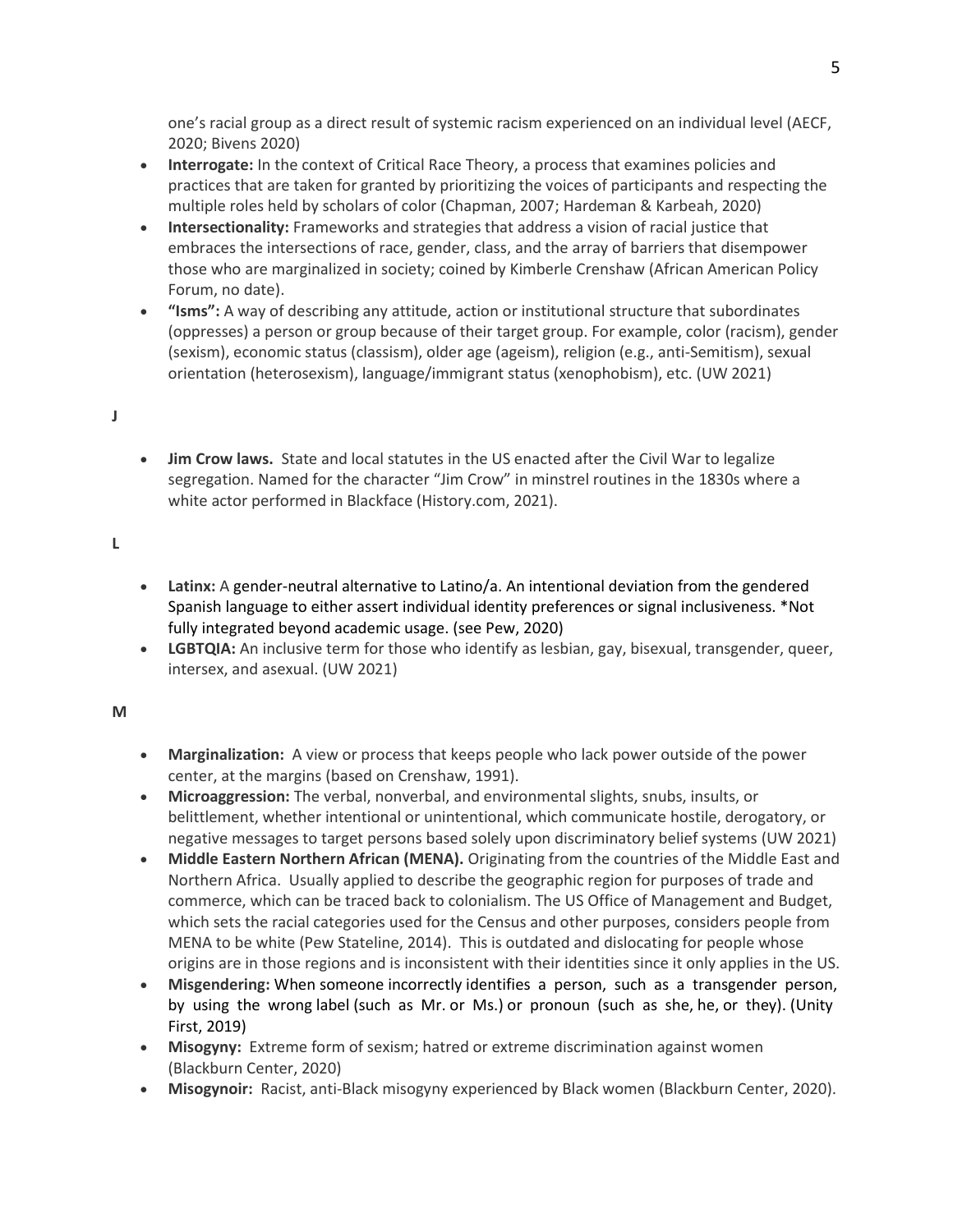• **Multicultural Competency:** A process of embracing diversity and learning about people from other cultural backgrounds. The key element to becoming more culturally competent is respect for the ways that others live in and organize the world, and an openness to learning from them. (UW 2021)

**N**

- **Native American (see American Indian).**
- **Native Hawaiian or Other Pacific Islander:** A person having origins in any of the original people of Hawaii, Guam, Samoa, or other Pacific Islands (US Census Bureau, 2020)
- **Neurodiversity:** The concept that humans don't come in a one-size-fits-all neurologically 'normal' package. It recognizes that all variations of human neurological function need to be respected as just another way of being, and that neurological differences like autism and ADHD are the result of normal/natural variations in the human genome. (Unity First, 2019)
- **Nonbinary:** A person who identifies as neither a man nor a woman and sees themselves outside the gender binary. This is sometimes shortened to N.B. or enby. Non-binary people may identify as being both a man and a woman, somewhere in between, or as falling completely outside these categories. While many also identify as transgender, not all nonbinary people do. (Unity First, 2019)

**O**

- **One-drop rule:** In the United States, any person with any known Black ancestry is defined as Black. In the Jim Crow South, this became known as the "one-drop rule." (Davis, 1991).
- **Oppression:** The systemic and pervasive nature of social inequality woven throughout social institutions as well as embedded within individual consciousness. Oppression fuses institutional and systemic discrimination, personal bias, bigotry, and social prejudice in a complex web of relationships and structures. (UW 2021)

**P**

- **Paper bag test:** Within Black communities, a historical practice of preference shown to individuals whose skin was as light in color as a brown paper bag (Kerr, 2006).
- **Passing:** A social phenomenon of being perceived, and choosing to be perceived, as part of a particular racial group on the basis of appearance and behaviors (adapted from Davis, 1991).
- **Patriarchy:** Actions and beliefs that prioritize masculinity. Patriarchy is practiced systemically in the ways and methods through which power is distributed in society (jobs and positions of power given to men in government, policy, criminal justice, etc.) while also influencing how we interact with one another interpersonally (gender expectations, sexual dynamics, space-taking, etc.). (UW 2021)
- **People of Color:** A collective term for men and women of Asian, African, Latinx, and Native American, Native Alaskan, and Native Hawaiian descent; as opposed to the collective "white". (UW 2021)
- **Predominantly White Institutions (PWIs):** Those institutions of higher learning in which white people make up more than 50% of the student enrollment and where the faculty, leadership, and culture are white.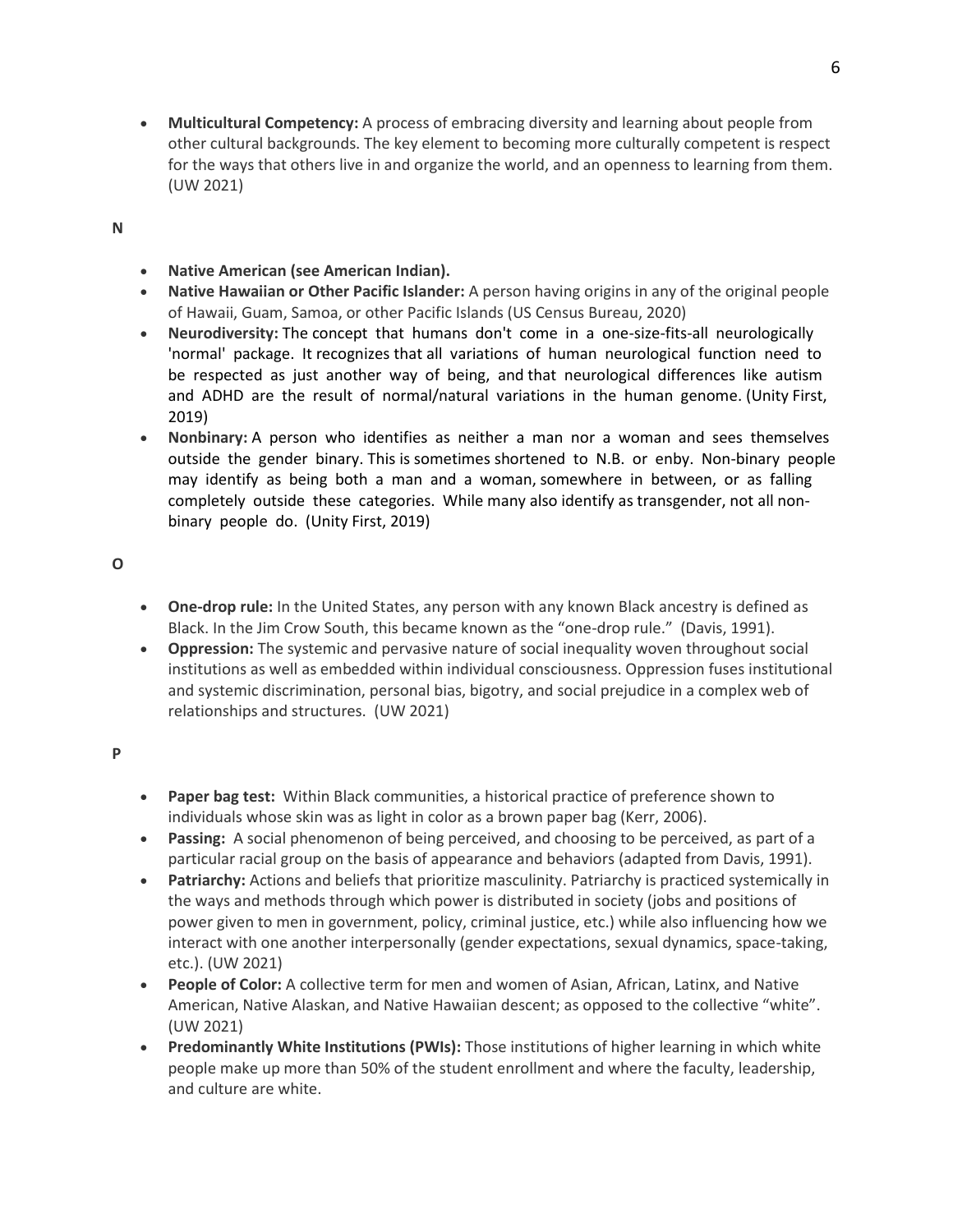- **Prejudice:** An inclination or preference, especially one that interferes with impartial judgment and can be rooted in stereotypes that deny the right of individual members of certain groups to be recognized and treated as individuals with individual characteristics (UW 2021)
- **Privilege:** Exclusive access to or availability of material and immaterial resources based on the membership in a dominant social group. (UW 2021)
- **Psychological safety:** A climate in which people are comfortable being (and expressing) themselves without fear of being punished or humiliated (Edmondson and Mortenson, 2021)

# **Q**

• **Queer:** An umbrella term that can refer to anyone who transgresses society's view of gender or sexuality. The definitional indeterminacy of the word Queer, its elasticity, is one of its constituent characteristics: "A zone of possibilities." (UW 2021)

# **R**

- **Race:** A social construct with no biological basis or scientific standing that artificially divides people into distinct groups based on characteristics such as physical appearance (particularly skin color), ancestral heritage, cultural affiliation, cultural history, ethnic classification, and the social, economic, and political needs of a society at a given period of time. (UW 2021)
- **Racial capitalism:** The process of deriving value from the racial identity of others (Harvard Law Review, Leong, 2013)
- **Racial equity:** Equity involves trying to be just, impartial, and fair and to give people what they need to enjoy full, healthy lives. Equality aims to ensure that everyone gets the same things in order to enjoy full, healthy lives but it can only bring equity if everyone starts from the same place and needs the same things (adapted from AECF, Equity v. Equality, 2020).
- **Racial justice:** The systematic fair treatment of people of all races that results in equitable opportunities and outcomes for everyone. All people are able to achieve their full potential in life, regardless of race, ethnicity or the community in which they live. (AECF, 2020)
- **Racialization:** A classification system that emerged in support of European colonialism, oppression, and discrimination. It does not represent the patterns of human biological diversity but has been tied historically to the use of race to explain a belief with no scientific basis in the inherent superiority and inferiority of different groups based on skin color, facial features, and hair type. (AAPA, 2019)
- **Racism:** A complex system of racial hierarchies and inequities that systematically privilege white people and disadvantage people of color. It includes the micro or individual level of personal beliefs, both conscious and unconscious or implicit; interpersonal actions such as bigotry, hate speech or racial violence; organizational or structural discrimination such as promotion and salary disparities; and societal or systemic level, e.g., discriminatory laws, policies and practices (adapted from AECF, 2020)
- **Reconstruction.** In US history, the period after the Civil War where constitutional amendments were enacted to provide Black people with equal protection and the right to vote. Ended in 1877 when the Supreme Court blocked Congressional efforts to protect formerly enslaved people (Equal Justice Initiative, 2021)
- **Reparations:** The legal concept and process of addressing human rights violations through compensation to address past wrongs. May take many forms, including individual payments and settlements, scholarships, waiving fees, and initiatives to offset injustices, including landbased compensation, economic development, apologies, and other means. Applied to US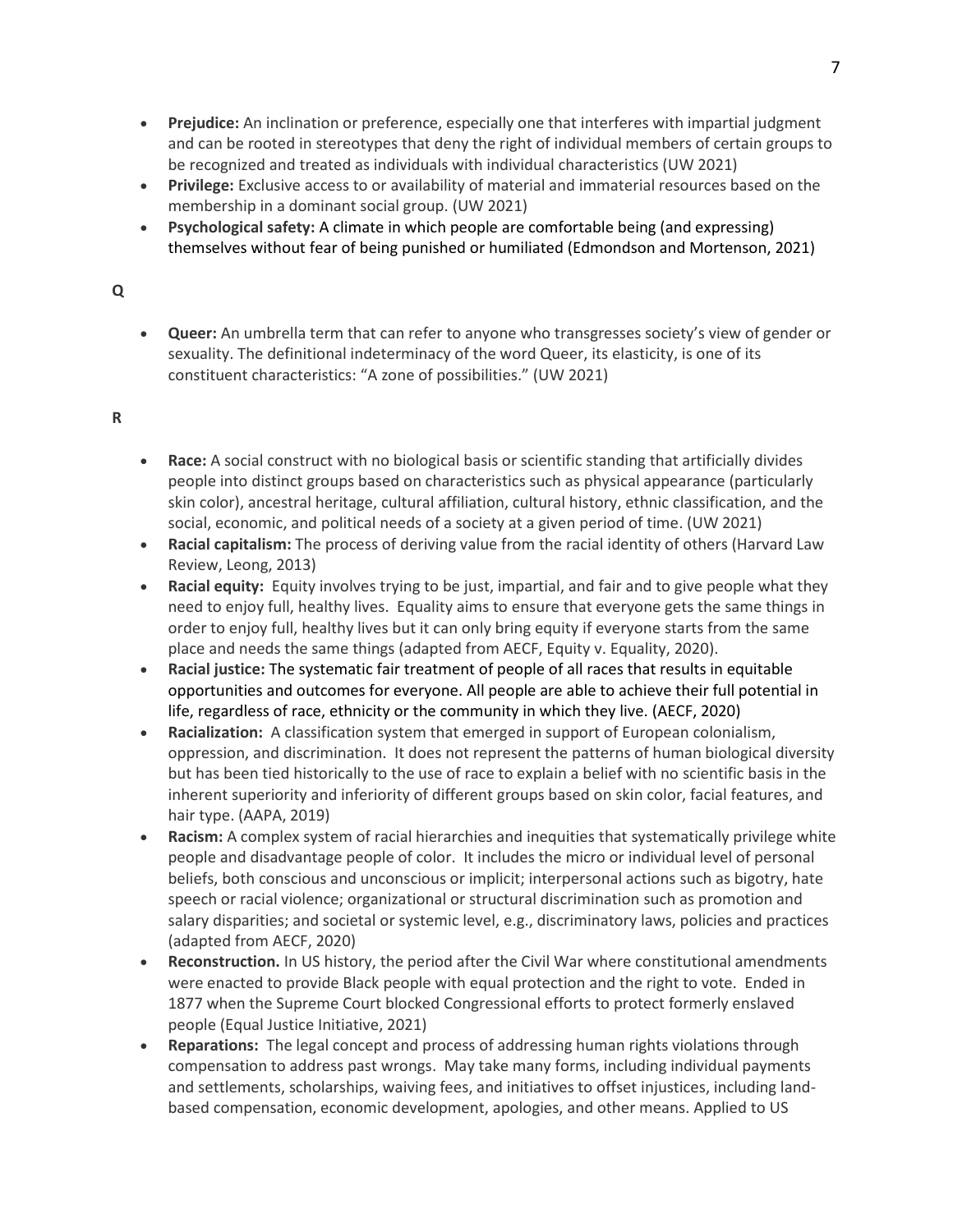slavery, it means that the US Government, corporations, and individuals who benefitted from the forced free labor of enslaved people should provide reparations (N'COBRA, 2020). In the US, "reparations would mean a revolution of the American consciousness, a reconciling of our selfimage as the great democratizer with the facts of our history." (Coates, 2014)

## **S**

- **Safe space:** Refers to an environment in which everyone feels comfortable expressing themselves and participating fully, without fear of attack, ridicule, or denial of experience (NC State Office for Institutional Equity and Diversity)
- **Self-determination:** The right of an individual or a group of people to make choices and direct their own lives, including the right to create organizations that serve their interests. Used in disability rights, civil rights, and human rights, and other fields (NMAAHC [https://nmaahc.si.edu/blog-post/foundations-black-power\)](https://nmaahc.si.edu/blog-post/foundations-black-power)
- **Sexual orientation:** An individual's enduring physical, romantic, and/or emotional attraction to another person. Gender identity and sexual orientation are separate and independent of one another. Transgender people may be straight, lesbian, gay, or bisexual. (UW 2021)
- **Social determinants of health:** Conditions in the environment where people are born, live, learn, work, play, worship, and age that affect a wide variety of health, functioning, and quality of life outcomes and risks (Healthy People 2030)
- **Social justice:** A form of activism based on principles of equity and inclusion that encompasses a vision of society in which the distribution of resources is equitable and all members are physically and psychologically safe and secure. Social justice involves social actors who have a sense of their own agency as well as a sense of social responsibility toward and with others and society as a whole. (UW 2021)
- **Stereotype:** A form of generalization rooted in blanket beliefs and false assumptions, a product of processes of categorization that can result in a prejudiced attitude, uncritical judgment, and intentional or unintentional discrimination. Stereotypes are typically negative, based on little information that does not recognize individualism and personal agency. (UW 2021)
- **Structural inequality:** Systemic disadvantage(s) of one social group compared to other groups, rooted and perpetuated through discriminatory practices (conscious or unconscious) that are reinforced through institutions, ideologies, representations, policies/laws, and practices. When these inequalities are related to racial/ethnic discrimination, it's referred to as systemic or structural racism. (UW 2021)
- **Structural racism:** Structural racism (or structural racialization) is racial bias across institutions and society. It describes the cumulative and compounding effects of an array of factors that systematically privilege white people and disadvantage people of color. (Unity First, 2019)
- **System of oppression:** Conscious and unconscious, non-random, and organized harassment, discrimination, exploitation, discrimination, prejudice, and other forms of unequal treatment that impact different groups. Sometimes the term is used to refer to systemic racism. (UW 2021)

**T**

• **Tokenism:** Presence without meaningful participation, with the expectation that a single individual represents all the members of a group they belong to. For example, a superficial invitation for the participation of members of a certain socially oppressed group, who are expected to speak for the whole group without giving this person a real opportunity to speak for themselves. (UW 2021)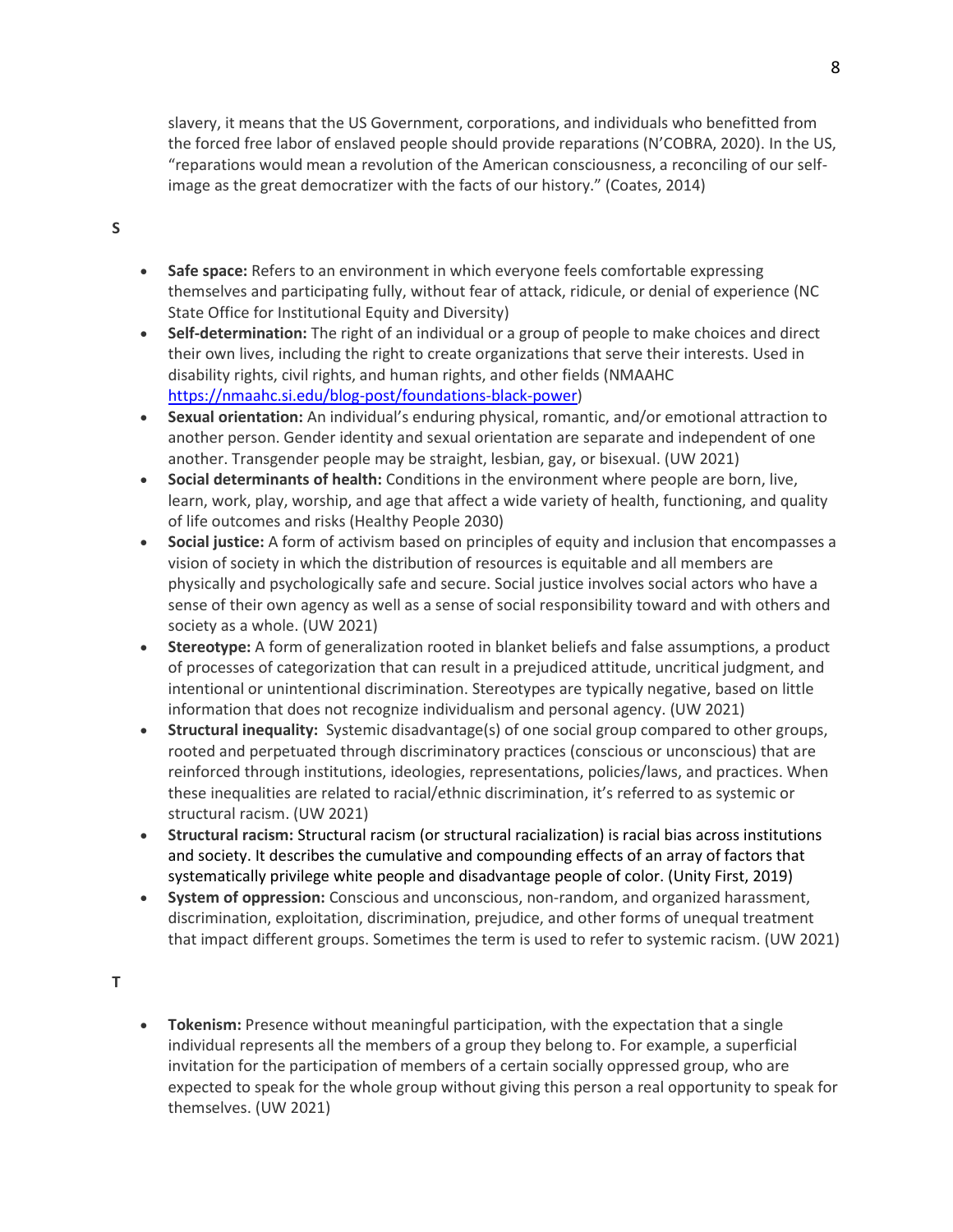- **Transgender:** People who identify with the characteristics, roles, behaviors, or desires of a gender different from the one they were assigned at birth. (Unity First, 2019)
- **Tribal Colleges and Universities (TCUs):** TCUs are institutions created by tribal governments to provide higher education to American Indians through programs that are locally and culturally based, holistic, and supportive. There are 37 TCUs with more than 75 sites in more than 30 states. All offer associate degrees; 14 offer baccalaureate programs; and five offer master's degree programs (AIHEC, no date).
- **Trigger or triggering event:** Something that makes you relive a trauma (Unity First, 2019)

# **U**

• **Unconscious bias:** Social stereotypes about certain groups of people that individuals form outside their own conscious awareness. Unconscious bias is far more prevalent than conscious prejudice and often incompatible with one's conscious values. (Unity First, 2019)

# **W**

- **White:** A person having origins in any of the original peoples of Europe, the Middle East, or North Africa (US Bureau of the Census, 2020).
- **White fragility:** Feelings of guilt, sadness, confusion, defensiveness, or fear experienced by white people when they are challenged by racial stress, which triggers a range of defensive moves such as calling law enforcement for assistance or avoiding situations perceived to be uncomfortable. Can have the effect of making people of color solely responsible for navigating inappropriately racialized situations due to the discomfort and denial of white people. (Term coined by Robin DiAngelo in her book *White Fragility*; described by NMAAHC, 2021)
- **White nationalism:** Belief rooted in white supremacy and feelings of entitlement and racial superiority that calls for the US to be an all-white nation because of belief that diversity will lead to the destruction of whiteness and white culture (NMAAHC, 2021).
- **White privilege: "**Since white people in America hold most of the political, institutional, and economic power, they receive advantages that nonwhite groups do not.**"** (NMAAHC, 2021)
- **White supremacy:** An ideology in which white people are believed to be superior to nonwhite people (NMAAHC, 2021).
- **Whiteness:** The way that white people, their customs, culture, and beliefs operate as the standard by which all other groups are compared **(**NMAAHC, 2021)

# **Sources:**

African American Policy Forum (AAPF). (n.d.). *Our Mission*. [https://www.aapf.org](https://www.aapf.org/)

American Indian Higher Education Consortium (AIHEC). (n.d.). *Who we Serve.* Tribal Colleges and Universities[. http://www.aihec.org/who-we-serve/TCUmap.cfm](http://www.aihec.org/who-we-serve/TCUmap.cfm)

American Association of Physical Anthropologists (AAPA). (2019, March 27). *Statement on Race & Racism.* Position Statements. [https://physanth.org/about/position-statements/aapa](https://physanth.org/about/position-statements/aapa-statement-race-and-racism-2019/)[statement-race-and-racism-2019/](https://physanth.org/about/position-statements/aapa-statement-race-and-racism-2019/)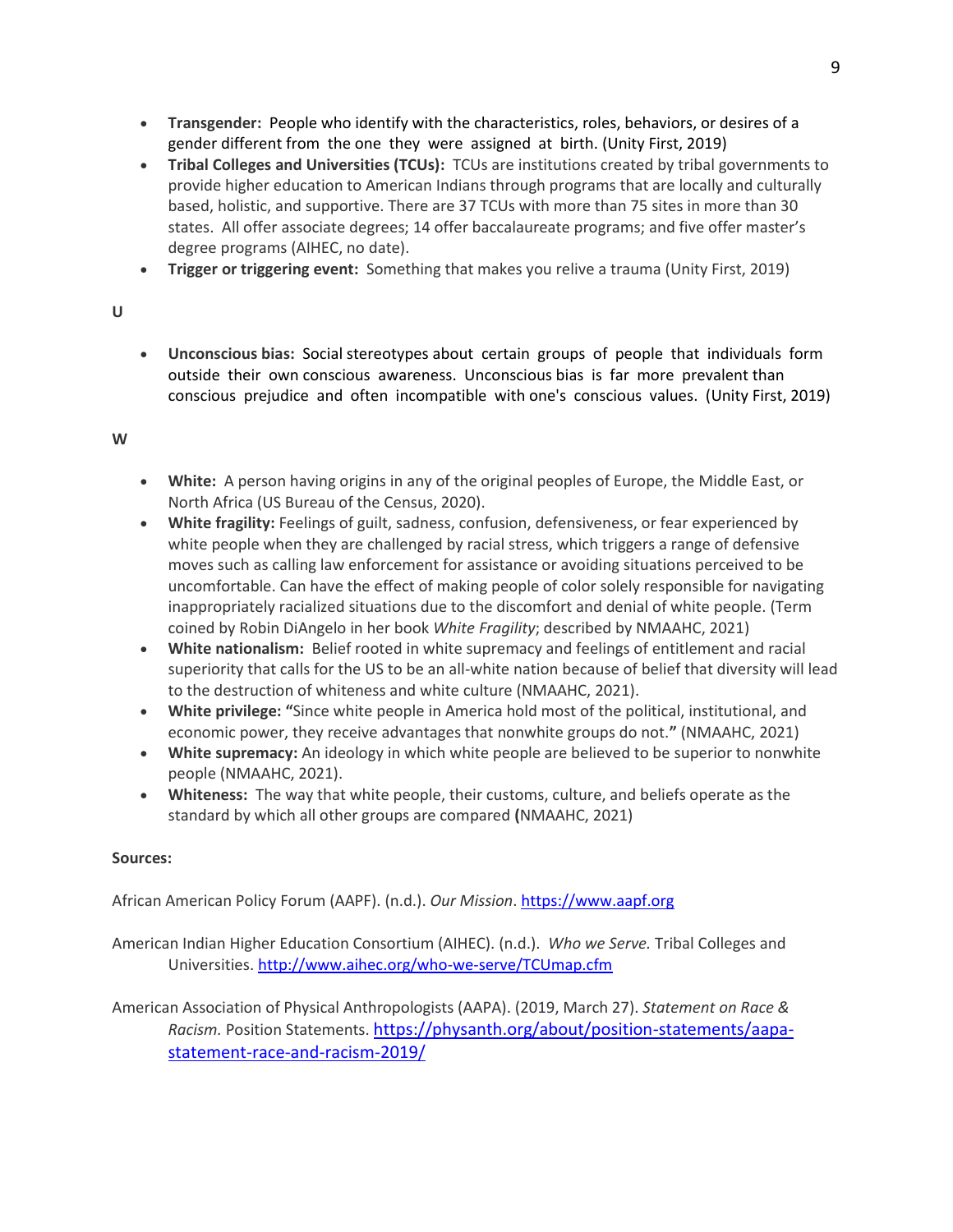- Annie E. Casey Foundation (AECF). (2021, April 14). *Equity v. Equality and other Racial Justice Definitions.* Blog. [https://www.aecf.org/blog/racial-justice](https://www.aecf.org/blog/racial-justice-definitions/?gclid=CjwKCAiAgJWABhArEiwAmNVTB95Y9oS_OkrbRO1zc1n4vHoJ8L9uCjNjxGHF0ytTcWzmRpuvfcifWxoCWUgQAvD_BwE)[definitions/?gclid=CjwKCAiAgJWABhArEiwAmNVTB95Y9oS\\_OkrbRO1zc1n4vHoJ8L9uCjNjxGHF0y](https://www.aecf.org/blog/racial-justice-definitions/?gclid=CjwKCAiAgJWABhArEiwAmNVTB95Y9oS_OkrbRO1zc1n4vHoJ8L9uCjNjxGHF0ytTcWzmRpuvfcifWxoCWUgQAvD_BwE) [tTcWzmRpuvfcifWxoCWUgQAvD\\_BwE](https://www.aecf.org/blog/racial-justice-definitions/?gclid=CjwKCAiAgJWABhArEiwAmNVTB95Y9oS_OkrbRO1zc1n4vHoJ8L9uCjNjxGHF0ytTcWzmRpuvfcifWxoCWUgQAvD_BwE)
- Bivens D. Internalized racism: A definition. In Racial Equity Tools: Internalized Racism. 2020. https://www.racialequitytools.org/resources/fundamentals/core-concepts/internalized-racism
- Blackburn Center. (2020, February 12). *What is Misogynoir?* <https://www.blackburncenter.org/post/2020/02/12/what-is-misogynoir>
- Chapman, T. K. (2007). Interrogating Classroom Relationships and Events: Using Portraiture and Critical Race Theory in Education Research. *American Educational Research Association. 36*(3), 156-162. [https://journals.sagepub.com/doi/10.3102/0013189X07301437;](https://journals.sagepub.com/doi/10.3102/0013189X07301437)
- Coates, T. (2014, June). *The Case for Reparations.* The Atlantic. https://www.theatlantic.com/magazine/archive/2014/06/the-case-for-reparations/361631/
- Cornell Law School. (1948). *18 U.S. Code § 1151 Indian country defined*. Legal Information Institute. <https://www.law.cornell.edu/uscode/text/18/1151>
- Crenshaw, K. (1991). Mapping the margins: Intersectionality, identity Politics, and Violence Against Women of Color. *Stanford Law Review*. 43(6), 1241-1299. <https://www.jstor.org/stable/1229039>
- Davis, F. J. (1991). *Who is Black? One Nation's Definition.* PBS Frontline. <https://www.pbs.org/wgbh/pages/frontline/shows/jefferson/mixed/onedrop.html>
- DiAngelo, R. (2018). *White Fragility*. Beacon Press.
- Dictionary.com. (2018, November). *Folx.* Gender and sexuality dictionary. <https://www.dictionary.com/e/gender-sexuality/folx/>
- Edmondson A., and Mortenson M. (2021, April 19). *What Psychological Safety Looks Like in a Hybrid Workplace.* Harvard Business Review. [https://hbr.org/2021/04/what-psychological-safety-looks](https://hbr.org/2021/04/what-psychological-safety-looks-like-in-a-hybrid-workplace)[like-in-a-hybrid-workplace](https://hbr.org/2021/04/what-psychological-safety-looks-like-in-a-hybrid-workplace)
- Equal Justice Initiative. (2021). *Reconstruction in America: Racial Violence After the Civil War*. [https://eji.org/reports/reconstruction-in-america](https://eji.org/reports/reconstruction-in-america-overview/?gclid=Cj0KCQjwmIuDBhDXARIsAFITC_7VwAfJ1KZTBJnX1oEwBl_A6EbFIThpr3xGFWMnnjuVtUVOkp526OwaAikzEALw_wcB)[overview/?gclid=Cj0KCQjwmIuDBhDXARIsAFITC\\_7VwAfJ1KZTBJnX1oEwBl\\_A6EbFIThpr3xGFWMn](https://eji.org/reports/reconstruction-in-america-overview/?gclid=Cj0KCQjwmIuDBhDXARIsAFITC_7VwAfJ1KZTBJnX1oEwBl_A6EbFIThpr3xGFWMnnjuVtUVOkp526OwaAikzEALw_wcB) [njuVtUVOkp526OwaAikzEALw\\_wcB](https://eji.org/reports/reconstruction-in-america-overview/?gclid=Cj0KCQjwmIuDBhDXARIsAFITC_7VwAfJ1KZTBJnX1oEwBl_A6EbFIThpr3xGFWMnnjuVtUVOkp526OwaAikzEALw_wcB)
- Greenlining Institute. (March 2018). *DEI Framework*. [http://greenlining.org/wp](http://greenlining.org/wp-content/uploads/2018/05/Racial-Equity-Framework.pdf)[content/uploads/2018/05/Racial-Equity-Framework.pdf\)](http://greenlining.org/wp-content/uploads/2018/05/Racial-Equity-Framework.pdf)
- Griffith D. (2018). "Centering the margins": Moving Equity to the Center of Men's Health Research. *American Journal of Men's Health. 12*(5):1317-1327. doi: [10.1177/1557988318773973](https://dx.doi.org/10.1177%2F1557988318773973)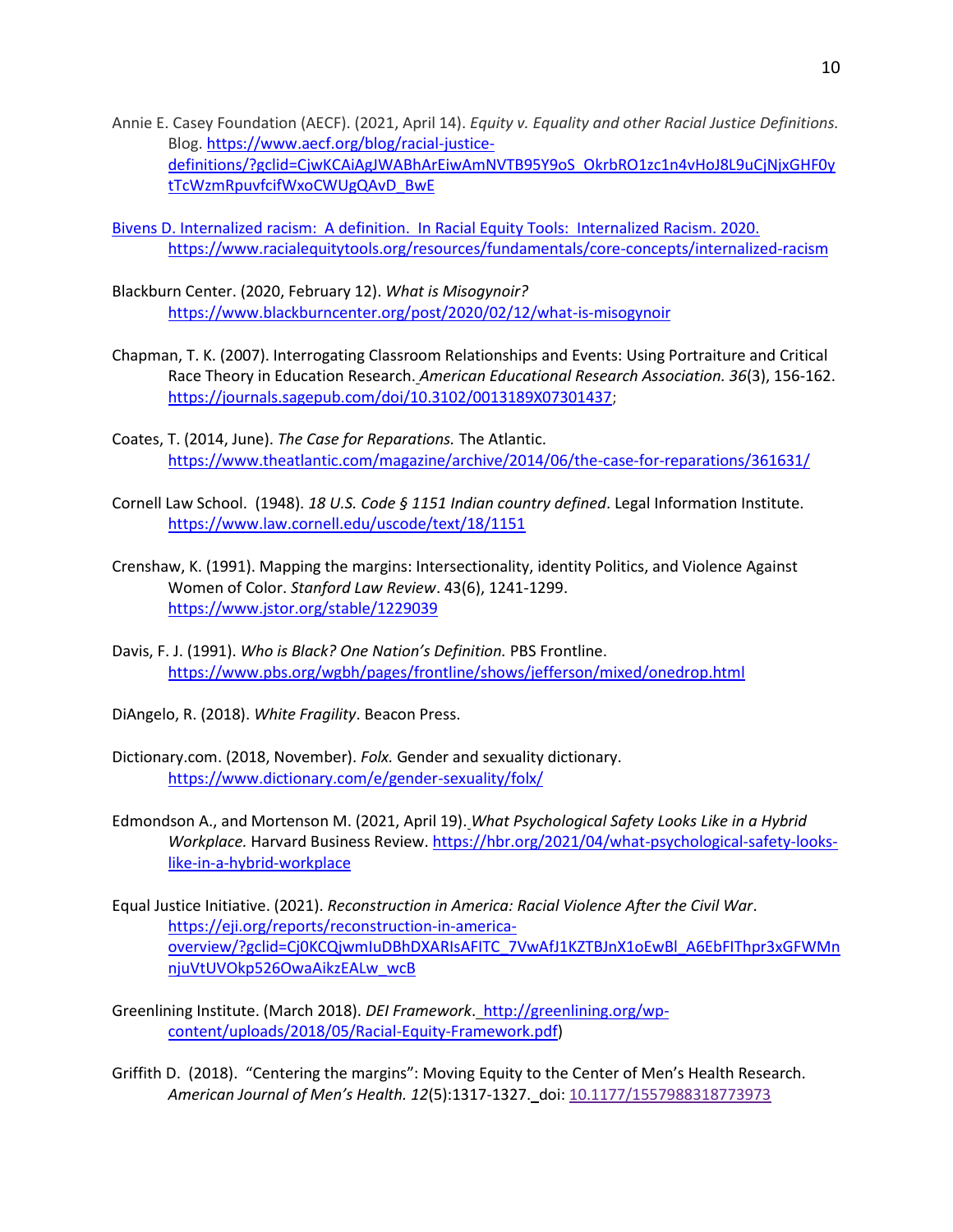- Hardeman, R. R., Karbeah, J. (2020). Examining racism in health services research: A disciplinary selfcritique. *Health Services Research*. <https://doi.org/10.1111/1475-6773.13558>
- Healthy People 2020. (n.d.). *Disparities.* https://www.healthypeople.gov/2020/about/foundationhealth-measures/Disparities
- Healthy People 2030. (n.d.). *Social determinants of health.* https://health.gov/healthypeople/objectivesand-data/social-determinants-health
- Hispanic Association of Colleges and Universities (HACU). (2021, April 6). *2021 Fact Sheet.*  [https://www.hacu.net/hacu/HSI\\_Fact\\_Sheet.asp](https://www.hacu.net/hacu/HSI_Fact_Sheet.asp)
- History.com. (2021, April 21). *Was Jim Crow a Real Person?* History Stories. <https://www.history.com/news/was-jim-crow-a-real-person>
- Kerr, A. E. (2006). The Paper Bag Principle: Class, colorism, and rumor in the case of Black Washington, DC. <https://www.amazon.com/The-paper-bag-principle-Washington/dp/1572334622>
- Knight, D. (2015, September). *What's Colorism?* Learning for Justice. https://www.learningforjustice.org/magazine/fall-2015/whats-colorism
- Leong, N. (2013, June). *Racial capitalism*. Harvard Law Review. <https://harvardlawreview.org/2013/06/racial-capitalism/>
- Lewis & Clark College Department of Inclusion and Multicultural Engagement. (2014). *ABCs of Social Justice*[. https://college.lclark.edu/live/files/18474-abcs-of-social-justice.](https://college.lclark.edu/live/files/18474-abcs-of-social-justice)
- McClune C. L., Robotham K., Lee S., Smith R., and Durkee, M. (2019, November 15). *The costs of codeswitching.* Harvard Business Review. <https://hbr.org/2019/11/the-costs-of-codeswitchingThe>
- National Coalition of Blacks for Reparations in America (N'COBRA). (2021). [https://www.ncobraonline.org](https://www.ncobraonline.org/)
- National Museum of African American History and Culture, Smithsonian Institution (NMAAHC). (n.d.). *Talking about race.*<https://nmaahc.si.edu/learn/talking-about-race> and <https://nmaahc.si.edu/learn/talking-about-race/topics/whiteness>
- NC State Office of Institutional Equity and Diversity. (2020, February 7). *What is a safe space?* https://diversity.ncsu.edu/news/2020/02/07/what-is-a-safe-space/
- NIH, Communities Blog. White, B. Change Agent: Dr. Christopher Wheldon. May 31, 2019. <https://www.edi.nih.gov/blog/communities/change-agents/christopher-wheldon>
- Pew Research Center. (2020, August 11). *About One-in-Four U.S. Hispanics have heard of Latinx, but Just 3% Use It*. Research Topics: Race and Ethnicity. [https://www.pewresearch.org/hispanic/2020/08/11/about-one-in-four-u-s-hispanics-have](https://www.pewresearch.org/hispanic/2020/08/11/about-one-in-four-u-s-hispanics-have-heard-of-latinx-but-just-3-use-it/)[heard-of-latinx-but-just-3-use-it/](https://www.pewresearch.org/hispanic/2020/08/11/about-one-in-four-u-s-hispanics-have-heard-of-latinx-but-just-3-use-it/)